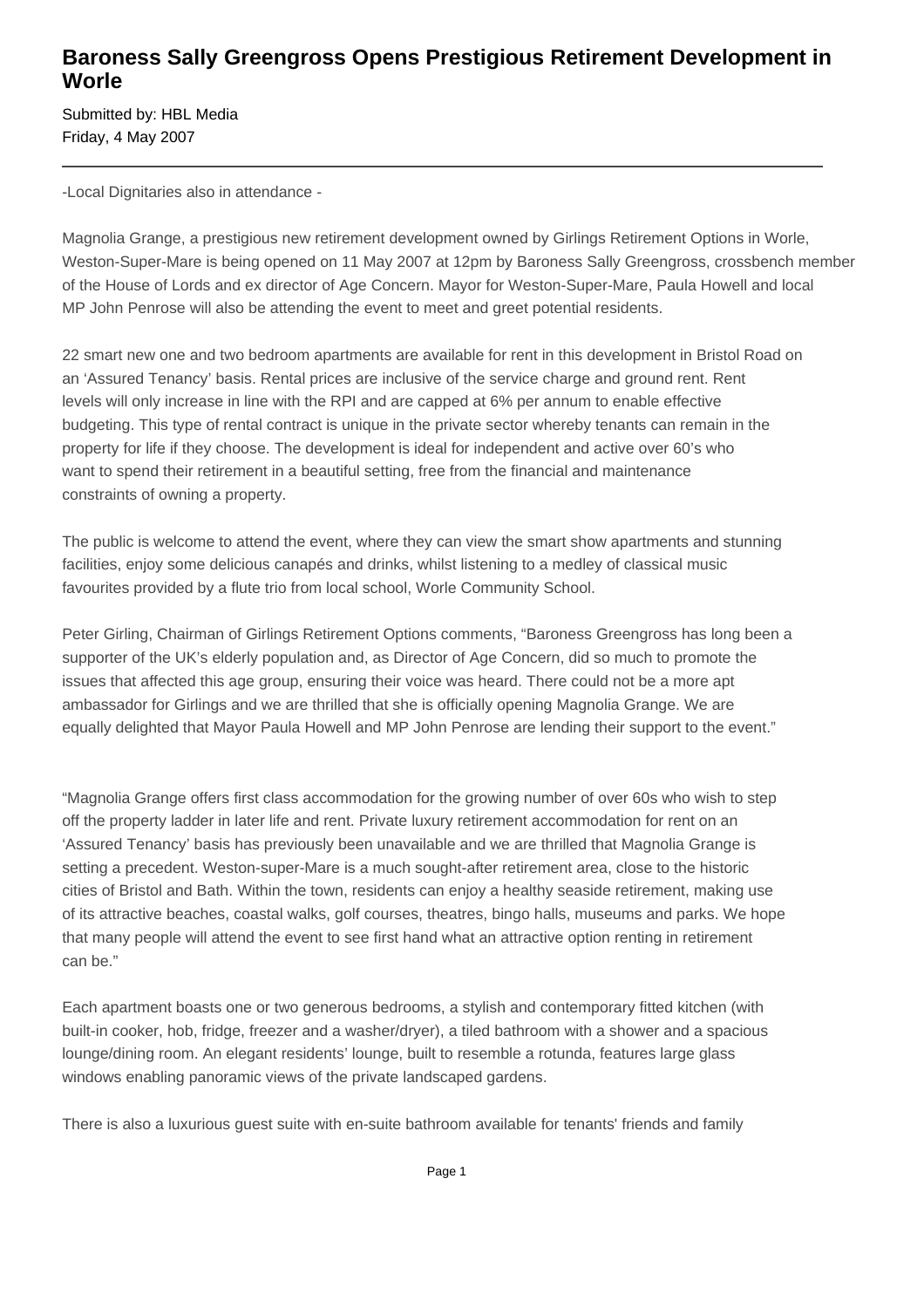who wish to visit. The property has been designed with security in mind and features a video door entry system, and 24-hour emergency cover plus a house manager who will be available Monday to Friday to address any concerns.

-Ends-

For further information contact:

Nikki Proctor / Heather Baker HBL Media 020 7612 1830 Nikki@hblmedia.com / heather@hblmedia.com www.girlings.co.uk

## About Girlings

Girlings Retirement Options Limited - www.girlings.co.uk - is the market leader in specialist private retirement rentals and has been in business for over 15 years. It was set up because Peter Girling, CEO, realised there was a huge gap in the market. Even though there was then a recession in the property market, the demand for retirement property was stable but purchasers were unable to buy new property without releasing equity from their homes. Then there was the problem of the increasing number of unoccupied retirement properties where owners had died or moved to nursing homes. With too much empty accommodation and a thriving demand for occupation, the concept of renting was born. If the retired could rent then the second hand market would pick up and ultimately so would the market for new properties.

Today, Girlings has a comprehensive database of over 10,000 properties in the UK in more than 700 retirement housing developments. It manages the lettings of nearly 1800 properties from Truro in Cornwall to Aberdeen in Scotland, ranging from apartments to a small number of bungalows and cottages, most of which they own in partnership with investors. Girlings' properties can also be viewed at www.rightmove.co.uk under the retirement section.

## About Magnolia Grange

Magnolia Grange is an exciting development of new one and two-bedroom private retirement apartments near Weston Super-Mare in Somerset. Rental prices start from £695 pcm for a one bedroom and £875 for a two bedroom, on Assured Tenancies.

Rental prices are inclusive of ground rent and service charges which covers external window cleaning, 24 hour emergency call system, video door entry system, building insurance, external maintenance including grounds, heating and maintenance of common areas, use of residents' lounge, management of the development, cost of the manager.

Facilities Include:

• Video Door entry link